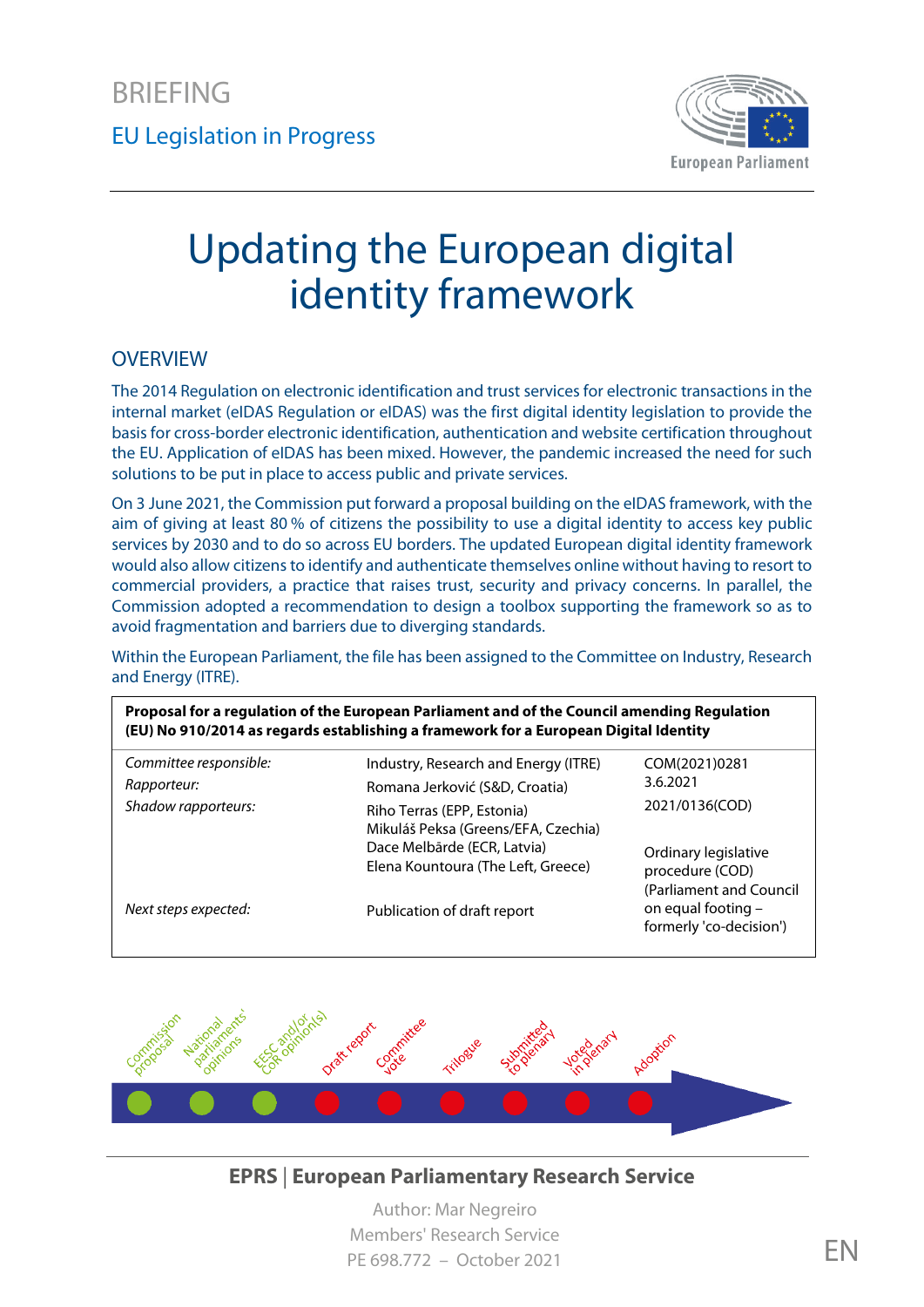### Introduction

Since the pandemic began, the provision of public and private services has been becoming increasingly digital. Digitalisation can allow continued provision of what are often vital services (for example, in health care). The pandemic has greatly accelerated digitalisation, speeding it up globally by [seven years,](https://www.mckinsey.com/business-functions/strategy-and-corporate-finance/our-insights/how-covid-19-has-pushed-companies-over-the-technology-tipping-point-and-transformed-business-forever) according to some analysts. This rapid digitalisation of services has inevitably increased demand for the digital provision of credentials, such as means for users to identify and authenticate themselves online. Governments and businesses alike need to adapt and serve customers and citizens digitally. However, access to public services and certain sectors (health, finance, etc.) requires identification or the exchange of attributes<sup>[1](#page-8-0)</sup> with a high level of security and trustworthiness, including in terms of data protection. While secure identification systems are sometimes mandated by law, there is also increased demand for them, as [most](https://europa.eu/eurobarometer/surveys/detail/2228) EU citizens would like access to a secure digital identity to use for online services. Moreover, according to Europol, the pandemic has significantly [increased](https://www.europol.europa.eu/activities-services/main-reports/internet-organised-crime-threat-assessment) online identity fraud and other types of cybercrime.

Digital identity provision is undergoing fundamental changes. Entities such as banks, electronic communication service providers and utility companies, some of which are required by law to collect identity attributes, are leveraging their procedures to act as verified identity providers. There are [many examples](https://www.ubisecure.com/authentication/european-verified-digital-identities/) of European organisations using verified identities for their online services, many of which have been developed by banks, particularly in Scandinavian countries. Nevertheless, most are limited to national use and not available across the EU. Similarly, internet intermediaries, including major social media platforms and internet browser companies, also provide their users with digital identity services, mainly in the form o[f digital wallets.](https://www.europarl.europa.eu/thinktank/en/document.html?reference=EPRS_BRI(2020)649341)

With increased connectivity, mobile internet users also demand convenience and user-friendliness, including mobile-based digital identity solutions. In the EU,  $86\%$  $86\%$  of the population are regular internet users, and about [74](https://ec.europa.eu/eurostat/databrowser/view/tin00083/default/table?lang=en) [%](https://ec.europa.eu/eurostat/databrowser/view/tin00083/default/table?lang=en) access the internet on the move from their mobile devices. Existing digital wallet solutions are typically linked to payment solutions (ApplePay, GooglePay, etc.), and allow users to store and link data in a single seamless environment on their mobile phones. However[, some critics](https://eur-lex.europa.eu/legal-content/EN/TXT/PDF/?uri=CELEX:52021DC0290) argue that this convenience comes at the cost of loss of control over personal data disclosed while these solutions are disconnected from a verified physical identity, which according to the Commission makes fraud and cybersecurity threats more difficult to mitigate.

Against this backdrop, the Commission put forward a proposal for a regulation on a framework for a European digital identity (EU eID).

# Existing situation

For this initiative, the Commission has built on the existing Regulation on European electronic identification and trust services [\(eIDAS Regulation](https://eur-lex.europa.eu/legal-content/EN/TXT/?uri=uriserv:OJ.L_.2014.257.01.0073.01.ENG) or eIDAS for short). Adopted in 2014, it provides the basis for cross-border electronic identification, authentication and website certification within the EU. Before the regulation entered into force, there was no comprehensive EU cross-border or cross-sector framework for secure, trustworthy and easy-to-use electronic transactions encompassing electronic identification (eID), authentication and trust services. However, the regulation is based on national eID systems that follow varying standards, and focuses on a relatively small segment of the electronic identification needs of citizens and businesses, namely secure crossborder access to public services. Moreover, there is currently no requirement for EU Member States to develop a national digital ID and to make it interoperable with those of other Member States, which leads to large discrepancies between countries. Today, 19 digital identification systems are used by 14 Member States. Furthermore, the regulation does not contain provisions on the use of such an identification for private services or mobile terminals, which leads to differences between countries.

At present, demand cannot be met by the eID means and trust services regulated by eIDAS, given its current limitations. Meanwhile, identification and authentication means developed by the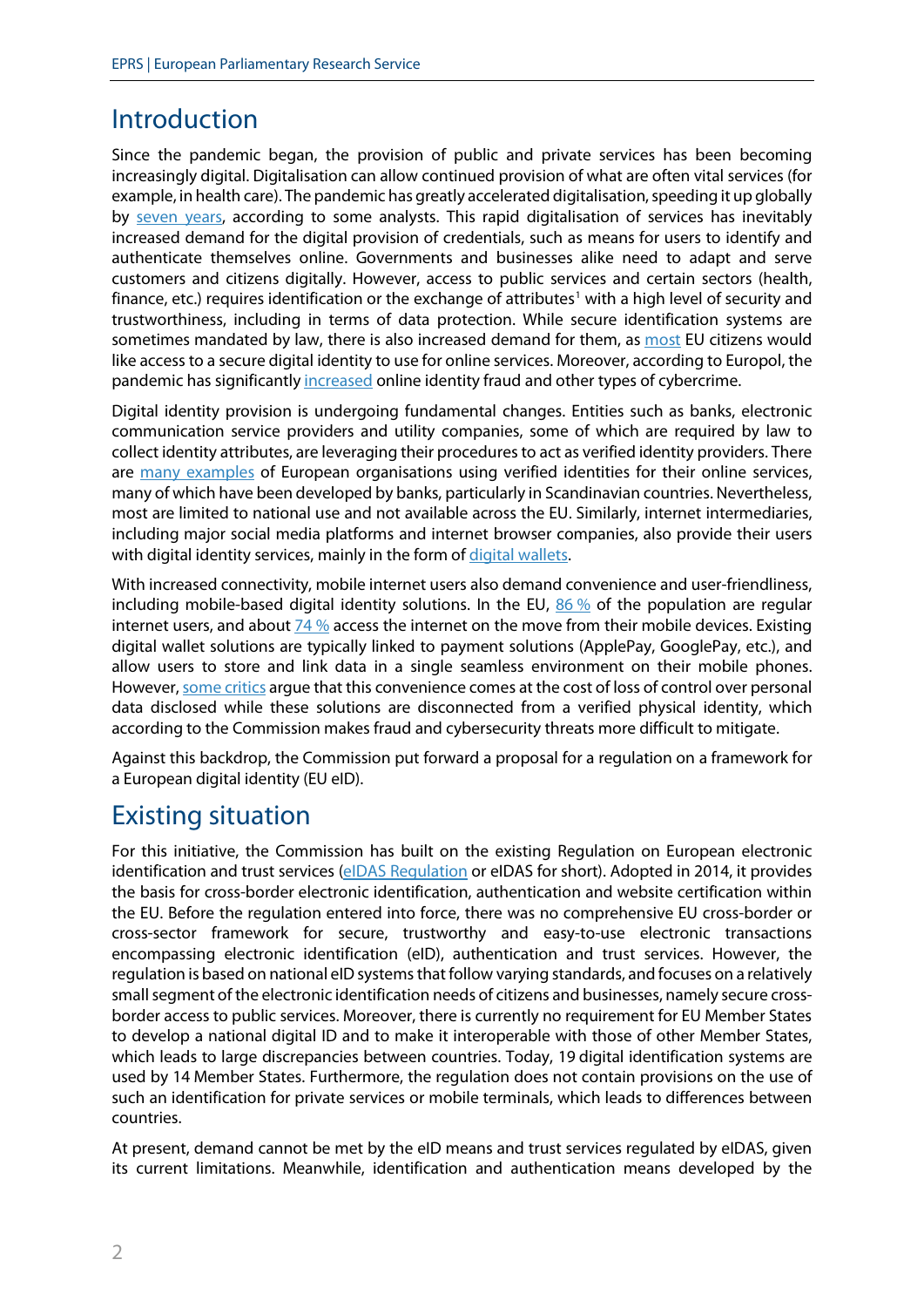private sector outside the eIDAS framework can only go so far in responding to the challenge. Userfriendly third-party authentication services (for instance, using a Facebook or Google account to log in to different services) are common for accessing unregulated private online services that do not require a high level of security, but they cannot offer the same level of legal certainty, data protection and privacy, mainly because they are self-asserted and do not provide a link to trusted and secure government eIDs.

The [report](https://ec.europa.eu/info/publications/191113-report-expert-group-regulatory-obstacles-financial-innovation_en) by the Commission's expert group on regulatory obstacles to financial innovation (ROFIEG) and the [reports](https://digital-strategy.ec.europa.eu/en/library/reports-expert-group-eid-and-kyc-processes) of the expert group on eID and know-your-customer (KYC) processes recognised that national regulatory bodies across the EU have different standards as regards the compliance of technical solutions for digital identity verification.

On 9 March 2021, the European Commission presente[d its vision](https://www.europarl.europa.eu/thinktank/en/document.html?reference=EPRS_BRI%282021%29696189) for Europe's digital transformation by 2030. It[s communication](https://eur-lex.europa.eu/legal-content/en/TXT/?uri=CELEX%3A52021DC0118) on the '2030 Digital Compass: the European way for the Digital Decade' announced an update of the Commission's overall digital strategy from February 2020 and of its gigabyte society targets, set in 2020 and 2016 respectively. The communication builds on the 2020 [strategy](https://eur-lex.europa.eu/legal-content/EN/TXT/?uri=CELEX:52020DC0067) on shaping Europe's digital future, which remains the overarching framework, while reconsidering the enormous changes brought about by the pandemic. It sets out a number of targets and milestones that the European digital identity will help achieve. For example, by 2030, all key public services should be available online, all citizens should have access to electronic medical records, and 80 % of citizens should use an eID system.

## Parliament's starting position

In its October 202[0 resolution](https://www.europarl.europa.eu/doceo/document/TA-9-2020-0274_EN.html) on the digital services act and fundamental rights issues, Parliament highlighted that, while trusted electronic identification is elementary to ensure secure access to digital services and to carry out electronic transactions in a safer way, only about half of Member States have notified the Commission of their electronic identity scheme for cross-border recognition under the eIDAS Regulation. Parliament also stressed the unnecessary collection of personal data, such as mobile phone numbers, by online platforms at the point of registration for a service, often caused by the use of single sign-in possibilities. It underlined that the General Data Protection Regulation (GDPR) clearly describes the *data minimisation principle*,<sup>[2](#page-8-1)</sup> and recommended that online platforms that support a single sign-in service with a dominant market share should be required to also support at least one open identity system based on a non-proprietary, decentralised and interoperable framework.

# Council and European Council starting position

In it[s conclusions](https://www.consilium.europa.eu/en/meetings/european-council/2020/10/01-02/) of 1-2 October 2020, the European Council asked the Commission to introduce an EU-wide digital ID system by 2021, to secure identification for the use of public and private online services. Similarly, reaching a general approach on the proposed regulation on a European digital identity is high on the [agenda](https://www.europarl.europa.eu/news/en/press-room/20210708IPR08017/slovenian-presidency-debriefs-ep-committees-on-priorities) of the current Slovenian Presidency of the Council.

### Preparation of the proposal

The initiative will build on the results of the ongoing review of the eIDAS Regulation, which is linked to the regulatory obligation for review included in Article 49 of the regulation. The Commission reviewed to what extent the eIDAS framework remains fit for purpose, delivering the intended outcomes, results and impact. It also considered whether it is appropriate to modify the scope of the regulation or its specific provisions, taking into account the experience gained in its application, and technological, market and legal developments. To that end, the Commission carried out an evaluation of the eIDAS framework, commissioned an external study, performed an impact assessment, and conducted an open public consultation, among other things. The results of these are described below.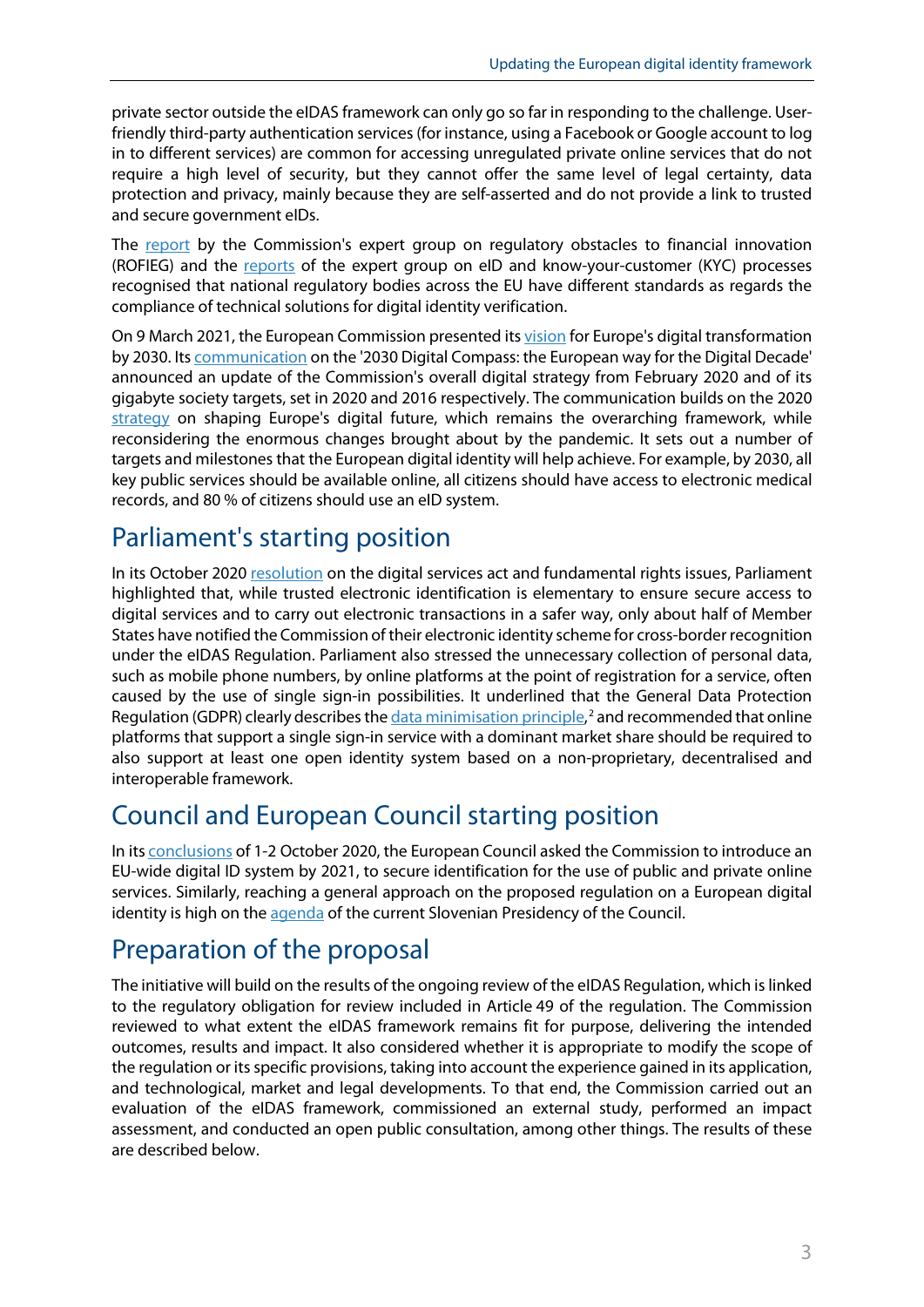### Evaluation

The evaluation [of the eIDAS framework](https://eur-lex.europa.eu/legal-content/EN/TXT/PDF/?uri=CELEX:52021DC0290) revealed that the current regulation falls short of addressing new market demands. It builds on Member States' national electronic identity schemes notified under eIDAS. In the eIDAS Regulation, there was no requirement for Member States to develop a national digital ID or make it interoperable with those of other Member States, which led to large discrepancies between countries. Although the regulation has delivered on many of its goals and has become a fundamental element in facilitating the single market in a number of sectors (for financial services and enabling access and reuse of data in administrative procedures), it comes with a number of limitations. These include the lack of an obligation to notify national eID schemes, the limited attributes that can be reliably disclosed to third parties, the act's focus on the public sector, and the absence of clear incentives for private parties to use national eIDs. In addition, the evaluation found that the European electronic identity ecosystem is distributed across different national regulatory environments, levels of digital governance, cultures, and levels of trust in public institutions.

#### Impact assessment and study

On 30 July 2020, the Commission publishe[d an inception impact assessment](https://eur-lex.europa.eu/legal-content/EN/ALL/?uri=cellar:35274ac3-cd1b-11ea-adf7-01aa75ed71a1) with details of its plans to review the 2014 eIDAS Regulation from 2014. It concluded that the potential of electronic identification and authentication under eIDAS remains underexploited.

On 3 June 2021, the Commission publishe[d a study](https://ec.europa.eu/newsroom/dae/redirection/document/76855) on the review of the eIDAS Regulation. This study supports the Commission's impact assessment (IA) in assessing the impact of different policy options to review the regulation, with the aim of establishing an updated legislative framework fit for purpose. The study took into consideration the input to the open public consultation conducted from 24 July to 2 October 2020 (see section below).

The study helps to define the problem, the policy options and the justification behind the need for EU legislative intervention in this field, and provides a comparative analysis of the costs and benefits expected for the stakeholders affected by the various policy options, namely: public authorities, online service providers, conformity assessment bodies, trust service providers, eID providers and wallet app providers.

The IA identifies three policy options. Under the baseline scenario (Option 0), the Commission would not propose any changes to the current legislation, and the eIDAS Regulation and its framework would therefore remain in force. To allow a consistent assessment and comparison of the options, the baseline also integrates the measures envisaged under secondary legislation that could be enforced without any changes to the regulation (e.g. non-adopted implementing acts) or positive spill-overs stemming from other pieces of legislation (such as the *digital markets act*).

Option 1 involved creating a European digital identity in the form of a strengthened legislative framework for national eIDs notified under eIDAS. It would require Member States to make eIDs available to all citizens and companies for cross-border use, and improve the effectiveness and efficiency of mutual recognition. The use of national eIDs by private online service providers would be triggered and facilitated through harmonised cost and liability rules, extended data sets and access obligations. These measures would be taken without extending the scope of the eIDAS Regulation or affecting its underlying principles (i.e. they would be applicable to eID solutions notified by Member States, mutual recognition and technological neutrality).

Under Option 2, the private sector would support the delivery of a European digital identity ecosystem in the form of a new qualified trust service for the exchange of digital identity attributes across borders, such as proof of age (e.g. for accessing age restricted social media), professional qualifications (e.g. lawyer, student, doctor), digital driving licences, medical test certificates, etc.

Option 3 would define a legal and technical framework for the deployment of the European digital identity as a user-controlled digital wallet app. The wallet app would empower users to securely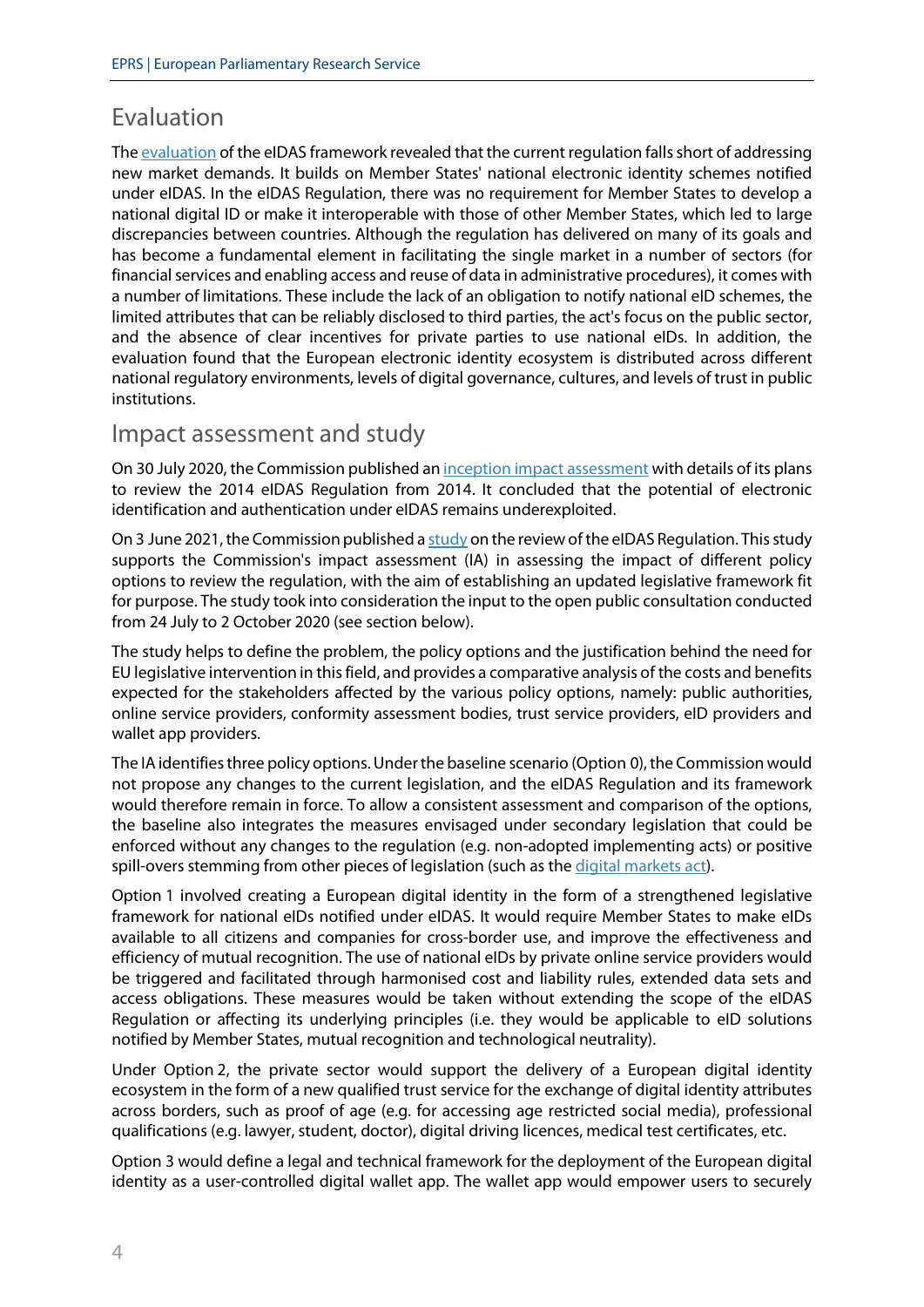share data related to their identity with public and private online service providers through their mobile devices, and allow them to control their own personal data. Further to legal requirements, common standards and/or technical references for the wallet app would be developed in close dialogue with Member States and private sector stakeholders.

The IA concluded that Option 3 stood out as the preferred one. According to the EPRS [initial](http://www.europarl.europa.eu/thinktank/en/document.html?reference=EPRS_BRI(2021)694244)  [appraisal,](http://www.europarl.europa.eu/thinktank/en/document.html?reference=EPRS_BRI(2021)694244) the IA provides a good description of the main elements of the options.

The Regulatory Scrutiny Board (RSB) gave a [positive opinion](https://eur-lex.europa.eu/legal-content/EN/TXT/PDF/?uri=PI_COM:SEC(2021)228&from=EN) on a draft version of the IA report. However, the RSB considered that the IA did not provide a sufficiently clear explanation of the comparison between the policy options regarding their efficiency and effectiveness. Neither did the IA present the various views of the stakeholders sufficiently well.

#### Public consultation

As part of its review, the Commission also conducted an open [public consultation](https://ec.europa.eu/info/law/better-regulation/have-your-say/initiatives/12528-EU-digital-ID-scheme-for-online-transactions-across-Europe_en) from 24 July to 2 October 2020. The aim of the consultation was to gather feedback on drivers for and barriers to the development and uptake of trust services and eID in Europe. The consultation received responses from a total of 318 stakeholders. A large majority of respondents (60 %) said that they would gladly welcome the creation of a single and universally accepted European digital identity scheme, complementary to the national publicly issued electronic identities. For 57 % of respondents, the complexity of set-up and governance of a single and uniform European digital identity scheme was the main possible disadvantage. The overlap with existing solutions (49 % of respondents) and the lack of flexibility to adapt to technological developments and changing user needs (48 % of respondents) were also considered to be possible disadvantages.

# The changes the proposal would bring

On 3 June 2021, the Commission [published](https://ec.europa.eu/commission/presscorner/detail/en/ip_21_2663) its proposal on a European digital identity framework based on the revision of the current one. With the proposal, the Commission hopes to meet the objectives of its digital compass, which stipulates that by 2030 all key public services are to be available online, all citizens are to have access to their digital medical records, and 80 % of citizens should be using a digital ID.

Furthermore, the Commission expects that the security and control offered by the updated European digital identity framework will offer everyone the means to control who has access to their digital ID and to which data exactly. This will also require a high level of security with respect to all aspects of digital identity provisioning, including the issuing of a European digital identity wallet, and the infrastructure for the collection, storage and disclosure of digital identity data. The proposal's specific objectives are to:

- ×. provide access to trusted and secure digital identity solutions that can be used across borders, meeting user expectations and market demand;
- ъ. ensure that public and private services can rely on trusted and secure digital identity solutions across borders;
- provide citizens full control of their personal data and assure their security when using У. digital identity solutions;
- ensure equal conditions for the provision of qualified trust services in the EU and their ⋗. acceptance.

The proposed framework for a European digital identity aims to achieve a shift from the reliance on national digital identity solutions only, to the provision of electronic attestations of attributes valid at European level. Providers of electronic attestations of attributes should benefit from a clear and uniform set of rules, and public administrations should be able to rely on electronic documents in a given format.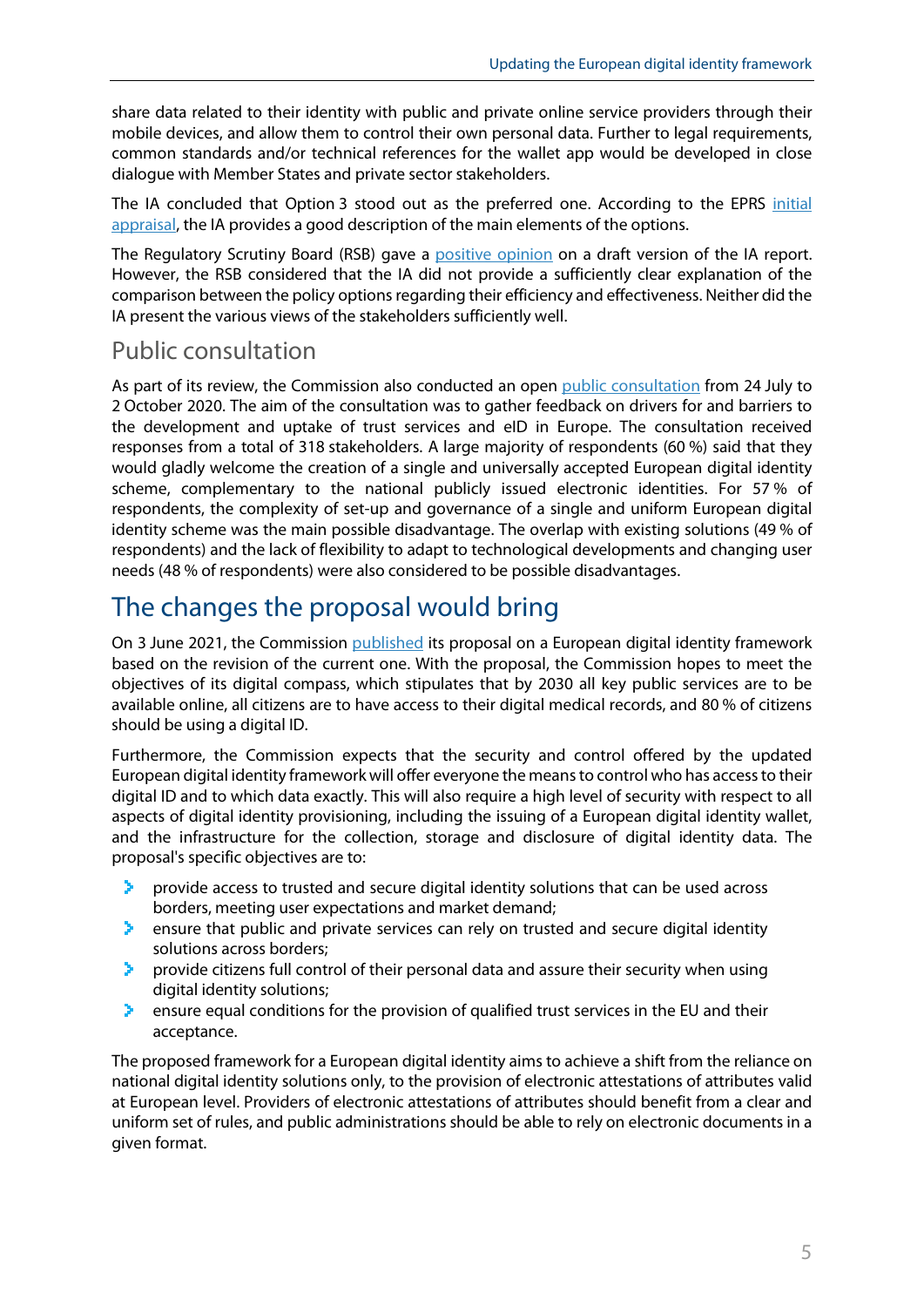The proposal would address these shortcomings by improving the effectiveness of the framework and extending its benefits to the private sector and to mobile use. It envisages a requirement for each Member State to issue a European digital identity wallet within 12 months after the regulation's entry into force. European digital identity wallets should be issued by a Member State, under a mandate from a Member State, or independently but recognised by a Member State. Thus, Member States will offer citizens and businesses digital wallets that will be able to link their national digital identities with proof of other personal attributes (such as driving licence, diplomas or bank account). These wallets may be issued by public authorities or by private entities, provided these are recognised by a Member State.

The proposal does not impose any particular technology. The proposed European digital identity wallet would include the official identity data as issued by Member States and other identity attributes as electronic attestations of attributes. In its article 6a, the draft regulation requires Member States to follow compulsory compliance assessment and voluntary certification within the European cybersecurity certification framework, as established by th[e Cybersecurity Act.](https://eur-lex.europa.eu/eli/reg/2019/881/oj)

Also, the proposal lays down in article 6a(7) that the user should be in full control of the wallet, and establishes strict requirements for data protection and privacy for the issuer of the European digital identity wallet and for qualified providers of attestations of attributes, including compliance with GDPR requirements. Moreover, to ensure that users can identify who is behind a website, the proposal makes an amendment that would require providers of web browsers to facilitate the use of qualified certificates for website authentication. The conformity of European digital identity wallets with these requirements should be certified by accredited public or private sector bodies designated by Member States. By relying on a certification scheme based on the availability of standards commonly agreed among Member States, it should be possible to ensure a high level of trust and interoperability.

In parallel, the Commission adopted a [recommendation](https://eur-lex.europa.eu/legal-content/EN/TXT/?uri=CELEX%3A32021H0946&qid=1478030835186) so as to avoid fragmentation and barriers due to diverging standards. This recommendation will set out a process to support a common approach allowing Member States and other stakeholders from the public and private sectors, in close coordination with the Commission, to work towards the development of a toolbox. To meet the 12-month deadline for a European digital identity wallet to be issued in each Member State, this toolbox will accelerate the work by defining the technical architecture, common standards, and best practices and guidelines for the European digital identity framework.

#### Budget

The Commission will support the implementation of the European digital identity framework through the ['Digital Europe'](https://digital-strategy.ec.europa.eu/en/activities/digital-programme) [programme,](https://digital-strategy.ec.europa.eu/en/activities/digital-programme) and many Member States have planned projects for the implementation of the e-government solutions, including the European digital identity, in their national plans under the [Recovery and Resilience Facility.](https://ec.europa.eu/info/business-economy-euro/recovery-coronavirus/recovery-and-resilience-facility_en) According to the Commission, the total financial resources necessary for the implementation of the proposal in the 2022-2027 period will amount to €30.8 million, including €8.8 million in administrative costs and up to €22 million in operational spending covered by the digital Europe programme. The financing will support costs linked to maintaining, developing, hosting, operating and supporting the eID and trust services' building blocks. It may also support grants for connecting services to the European digital identity wallet ecosystem, and the development of standards and technical specifications.

### Advisory committees

The European Economic and Social Committee (EESC) adopted [an opinion](https://www.eesc.europa.eu/en/our-work/opinions-information-reports/opinions/trusted-and-secure-european-e-id) on the proposal, during its plenary session on 20-21 October 2021 (rapporteur: Tymoteusz Adam Zych, Diversity Europe – Group III/Poland). It highlights that the proposed digitalisation of services may result in the exclusion of parts of European society, in particular older people, those with low digital literacy and people with disabilities. It also notes that effective data protection needs to be considered in the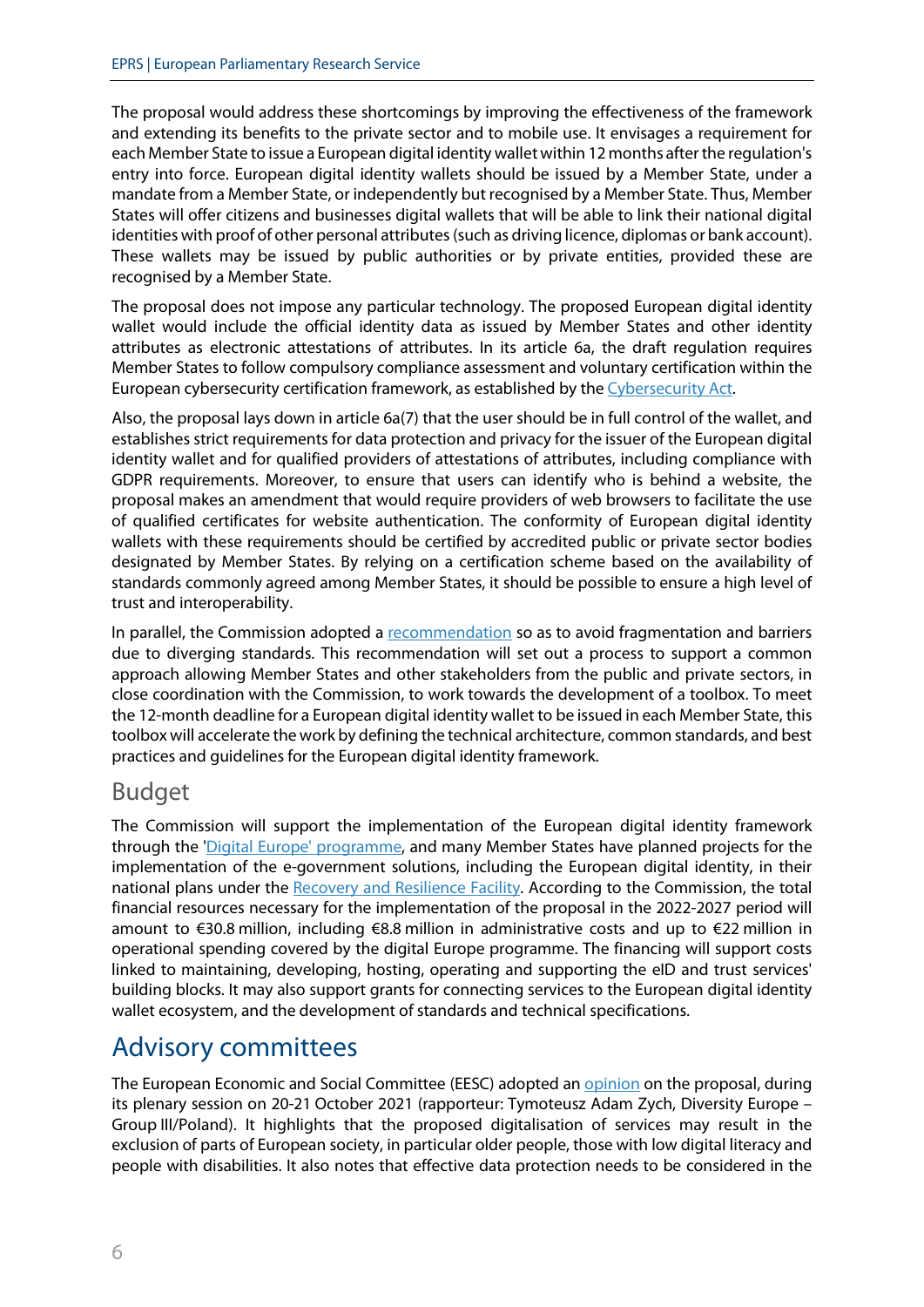context of the protection of fundamental rights, in particular the right to privacy and the right to the protection of personal data. The Committee agrees with the requirement that the European digital identity framework should give users the means to control who has access to their digital ID and what data can be accessed, while raising security concerns regarding the risks inherent in developing massive centralised systems that store and process sensitive data vulnerable to fraud and loss. The Committee therefore considers that users of European digital identity wallets should be guaranteed compensation for any undesirable situation relating to their data (e.g. data theft or disclosure).

The European Committee of the Regions (CoR) adopted [an opinion](https://cor.europa.eu/EN/our-work/Pages/OpinionTimeline.aspx?opId=CDR-3686-2021) on the proposal on 13 October 2021. Among other things the CoR calls for the wallet to be usable worldwide as a proof of EU identity, including features such as an official EU vaccination certificate or a digital deposit for visas. The CoR is however concerned about the security and technical risks posed by the centralised storage of identity data in a mostly mobile application. It therefore considers it important that the digital identity wallet be sufficiently reinforced against cyber-attacks. When it comes to the ID used for access by economic operators, the authorisation check should be designed with a secured certificate whose validity is of limited duration or cyclical. The Committee also asks for an extension of the implementation deadline for Member States from 12 to 24 months.

# National parliaments

The proposal was open to [review](https://ipexl.europarl.europa.eu/IPEXL-WEB/document/COM-2021-281) by the Member States' national parliaments. The deadline for the submission of reasoned opinions on grounds of subsidiarity was 4 October 2021. No reasoned opinions were submitted.

# Stakeholder views<sup>[3](#page-8-2)</sup>

Stakeholders' reactions have been divided on some issues. A selection of [views](https://ec.europa.eu/info/law/better-regulation/have-your-say/initiatives/12528-EU-digital-ID-scheme-for-online-transactions-across-Europe/feedback_en?p_id=8243776) expressed in the position papers during the open public consultation are provided below.

The company Apple [supports](https://ec.europa.eu/info/law/better-regulation/have-your-say/initiatives/12528-EU-digital-ID-scheme-for-online-transactions-across-Europe/F2669161_en) the objective of ensuring a common approach and technical architecture for EU digital identity wallets, and urges the relevant European institutions to push for the adoption of international standards<sup>[4](#page-8-3)</sup> as common standards for the EU digital identity framework and toolbox.

The Technical Committee on Electronic Signatures and Infrastructures [\(ETSI](https://ec.europa.eu/info/law/better-regulation/have-your-say/initiatives/12528-EU-digital-ID-scheme-for-online-transactions-across-Europe/F2669169_en) TC [ESI\)](https://ec.europa.eu/info/law/better-regulation/have-your-say/initiatives/12528-EU-digital-ID-scheme-for-online-transactions-across-Europe/F2669169_en) in France [considers](https://ec.europa.eu/info/law/better-regulation/have-your-say/initiatives/12528-EU-digital-ID-scheme-for-online-transactions-across-Europe/F2669169_en) that this legislative proposal, the GDPR, the NIS2 Directive, and the digital markets and services acts mandate some providers with security and transparency requirements and the obligation to notify certain events that need coordination between the different supervision schemes, in order to avoid duplication that might generate doubt about which technical standards have to be followed.

The City of Stockholm [emphasises](https://ec.europa.eu/info/law/better-regulation/have-your-say/initiatives/12528-EU-digital-ID-scheme-for-online-transactions-across-Europe/F2669087_en) that it is currently difficult for users to assess how their personal data will be used and which conditions apply, as well as to fully understand the regulations and conditions within this field. Moreover, it is not clear how the browser developers will be persuaded to comply with the new requirements and accept the new certificates. The City of Stockholm also highlights that the timeline for the proposal has to be realistic.

The company Microsoft [refers](https://ec.europa.eu/info/law/better-regulation/have-your-say/initiatives/12528-EU-digital-ID-scheme-for-online-transactions-across-Europe/F2669090_en) to the need to coordinate existing and future EU legislation, such as the NIS2 and the Cybersecurity Act (e.g. regarding certification), to avoid regulatory overlap and inconsistencies.

Finance Denmark [sees](https://ec.europa.eu/info/law/better-regulation/have-your-say/initiatives/12528-EU-digital-ID-scheme-for-online-transactions-across-Europe/F2669065_en) a risk of fragmentation of public/private solutions. To require private corporates to accept digital identity wallets for authentication purposes will require significant investment on behalf of financial institutions. Finance Denmark therefore proposes a solution based on ID switching: the eID would be the identification tool for online onboarding, while authentication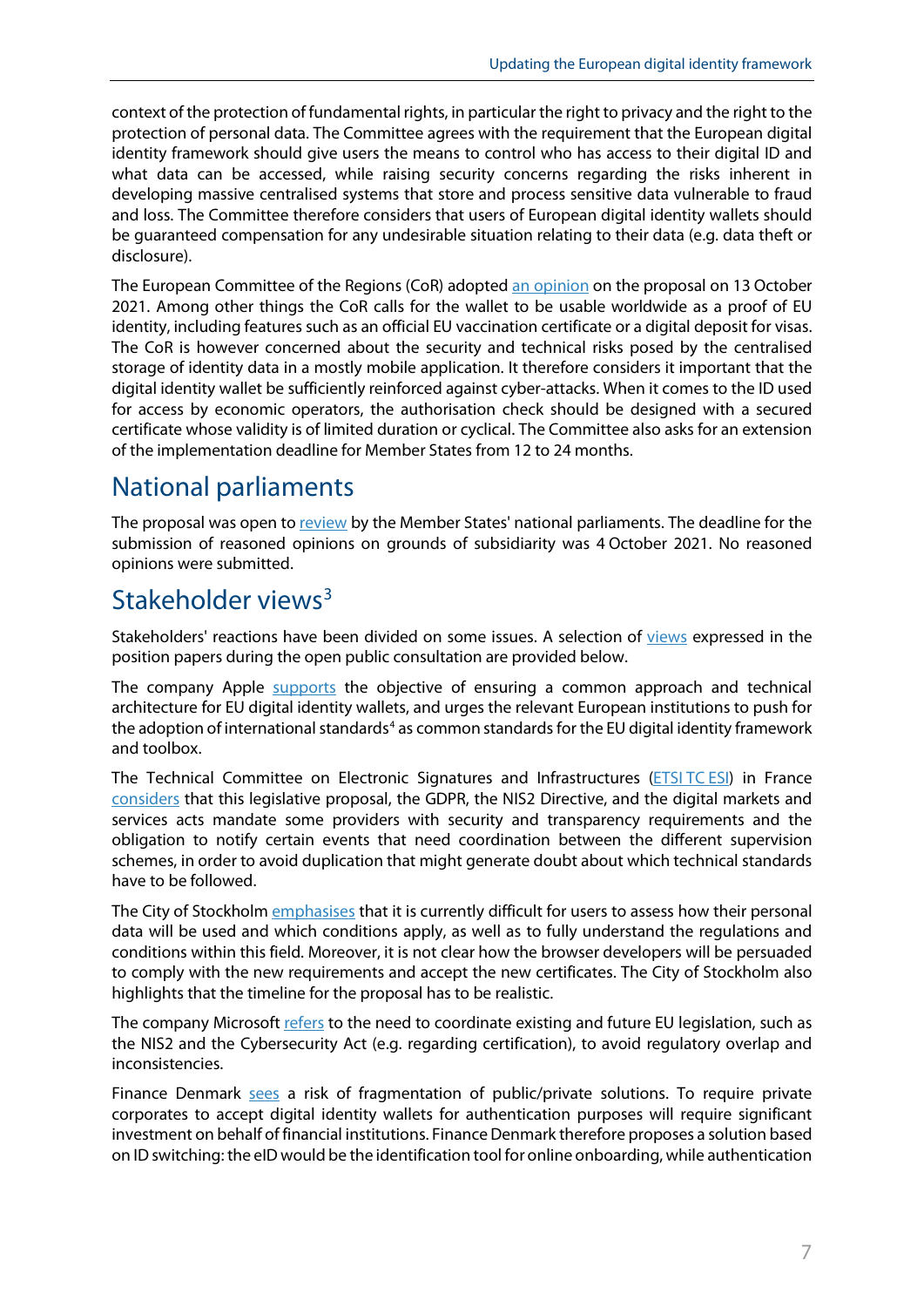for financial services would be based on a digital identity in a format that the individual bank supports.

The Certification Body of Deutsche Telekom Security GmbH [states](https://ec.europa.eu/info/law/better-regulation/have-your-say/initiatives/12528-EU-digital-ID-scheme-for-online-transactions-across-Europe/F2667600_en) that differing requirements<sup>[5](#page-8-4)</sup> leading to a distribution of responsibilities will probably result in different levels of service-security and service-assurance across the EU. They suggest putting an entity in place at EU level (such as the EU Agency for Network Information Security, ENISA) with binding effect, thereby ensuring harmonised interpretation and implementation of the amended eIDAS Regulation throughout Europe.

The European Digital SME Alliance [recommends](https://www.digitalsme.eu/digital/uploads/Position-paper-on-eIDAS-Regulation-Strengthening-SMEs-through-standardisation.pdf) making it mandatory to publish references to standards, whenever possible, with implementing acts, and to introduce common rules for remote identification, so as to ensure a common approach to security and interoperability and to provide certainty for small and medium-sized companies to invest in eIDAS value-added services.

The company Eurosmart [calls](https://www.eurosmart.com/eurosmarts-feedback-on-the-revision-of-eidas/) on the Commission to publish a new standardisation request on digital identity to support this proposal. Standards in digital identities are critical and should be developed in a fully transparent manner. According to Eurosmart, the European standardisation approach to digital identity has to prevent some actors from diverting the primary objectives of keeping personal data under citizens' control and watering down the 'security-by-design' principle.

Browser maker[s have expressed](https://www.ccadb.org/documents/qualified_website_authentication_certificates_interoperability.pdf) serious misgivings about supporting and displaying additional trust certificates. According t[o analysts,](https://techcrunch.com/2021/06/03/europe-wants-to-go-its-own-way-on-digital-identity/?guccounter=1&guce_referrer=aHR0cHM6Ly93d3cuZ29vZ2xlLmNvbS8&guce_referrer_sig=AQAAANqBqYQKWBQjPjnAQEv62bY2WrVraeL1b0EVqVMXMyHfh1BzQemgx7kPnF8nsEWlD2oxxki5WkNUhQWrB9IB07RsiU2DB8zQIHcYADwb5UipKyPqsfcuzIEmefyJK6s8q3CR4mcGYrB8-DwQ1nSCYsiX2SUz3fwi1RqdYaFPN8Ag) a lot of nuanced web infrastructure work would need to be done by third parties to interoperate with this EU requirement. Mozilla, for instance, [is worried](https://ec.europa.eu/info/law/better-regulation/have-your-say/initiatives/12528-EU-digital-ID-scheme-for-online-transactions-across-Europe/F2669175_en) that the requirement would inadvertently expose EU residents to untenable security risks and roll back years of progress in security on the web.

The Germany identity security firm Onfid[o is worried](https://ec.europa.eu/info/law/better-regulation/have-your-say/initiatives/12528-EU-digital-ID-scheme-for-online-transactions-across-Europe/F2669158_en) about how the EU will handle the validation of an ID card issued by an EU Member State, the guarantee of the security of this ID card, and the linking of a person's physical identity with their digital ID card. Onfido also wonders how lost or compromised devices will be dealt with and whether the EU will allow third parties to access a digital identity with the user's permission. Onfido suggests increasing security by making it mandatory for governments to include a biometric authentication mechanism in their wallets.

The Foundation for Internet Domain Registration in the Netherlands (SIDN) [welcomes](https://ec.europa.eu/info/law/better-regulation/have-your-say/initiatives/12528-EU-digital-ID-scheme-for-online-transactions-across-Europe/F2669099_en) the Commission's proposal, and highlights that any solutions should allow end-users to manage and control their digital identity, associated attributes and credentials in a free and open manner. SIDN is nevertheless worried that the proposal falls short in preventing identification means that are not free of charge to qualified and non-qualified trust service providers and does not prevent ID wallets from having secondary commercial purposes.

### Legislative process

Within the European Parliament[, the file](https://oeil.secure.europarl.europa.eu/oeil/popups/ficheprocedure.do?reference=2021/0136(COD)&l=en) has been assigned to the Committee on Industry, Research and Energy (ITRE); the rapporteur is Romana Jerković (S&D, Croatia). The committees for opinion are the Committee on the Internal Market and Consumer Protection (IMCO), the Committee on Legal Affairs (JURI) and the Committee on Civil Liberties Justice and Home Affairs (JURI).

The legislative process is in its early stages. On 17 June 2021, the European Commissio[n presented](https://multimedia.europarl.europa.eu/en/committee-on-industry-research-and-energy_20210617-1645-COMMITTEE-ITRE_vd) the legislative proposal to Parliament's lead committee, ITRE. MEPs welcomed the proposal while raising some concerns on the digital divide and inclusion for those citizens who are less digitally literate, and the need to guarantee security and data protection in the systems chosen.